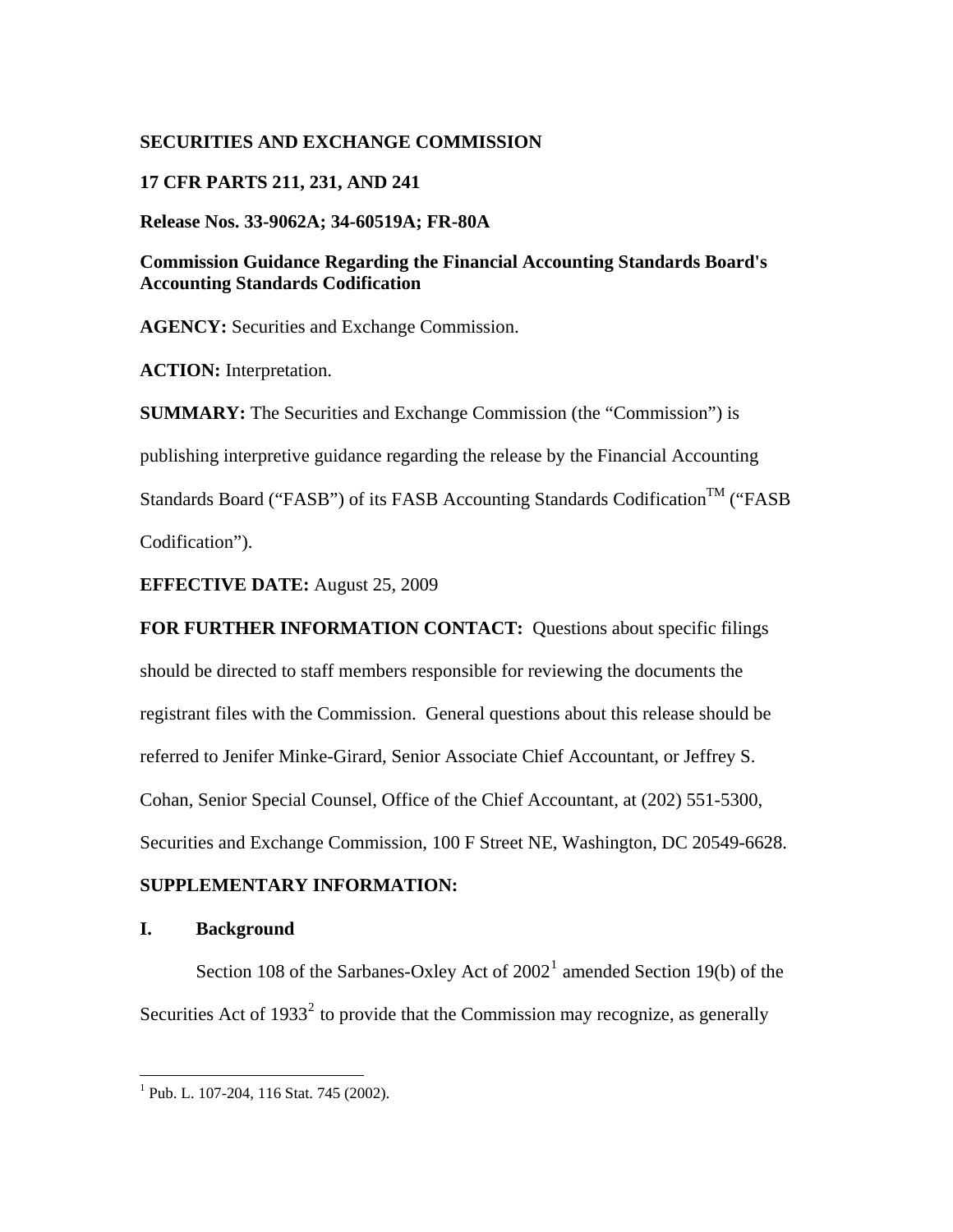accepted for purposes of the securities laws, any accounting principles established by a standard setting body that meets specified criteria. On April 25, 2003, the Commission issued a policy statement concluding that the FASB and its parent organization, the Financial Accounting Foundation, satisfied the criteria for an accounting standard setting body under the Act, and recognizing the FASB's financial accounting and reporting standards as "generally accepted" for purposes of the federal securities laws.<sup>[3](#page-1-0)</sup>

On June 30, 2009, the FASB issued FASB Statement of Financial Accounting Standards No. 168, The FASB Accounting Standards Codification<sup>TM</sup> and the Hierarchy of Generally Accepted Accounting Principles – a replacement of FASB Statement No. 162 (Statement No. 168), to establish the FASB Codification as the source of authoritative non-Commission accounting principles recognized by the FASB to be applied by nongovernmental entities in the preparation of financial statements in conformity with U.S. generally accepted accounting principles ("U.S. GAAP"). Statement No. 168 is effective for financial statements issued for interim and annual periods ending after September 15, 2009. The FASB Codification reorganizes existing U.S. accounting and reporting standards issued by the FASB and other related privatesector standard setters, and all guidance contained in the FASB Codification carries an equal level of authority.<sup>[4](#page-1-1)</sup>

The FASB Codification directly impacts certain of the Commission's rules, regulations, releases and staff bulletins (collectively referred to in this release as

 $\frac{1}{2}$  $^{2}$  15 U.S.C. 77s(b).

<span id="page-1-0"></span><sup>&</sup>lt;sup>3</sup> See Commission Statement of Policy Reaffirming the Status of the FASB as a Designated Private-Sector Standard Setter, Release Nos. 33-8221; 34-47743; IC-26028; FR-70 (April 25, 2003) [68 FR 23333 (May 1, 2003)].

<span id="page-1-1"></span><sup>&</sup>lt;sup>4</sup> The FASB Codification is available at [http://asc.fasb.org/home.](http://asc.fasb.org/home)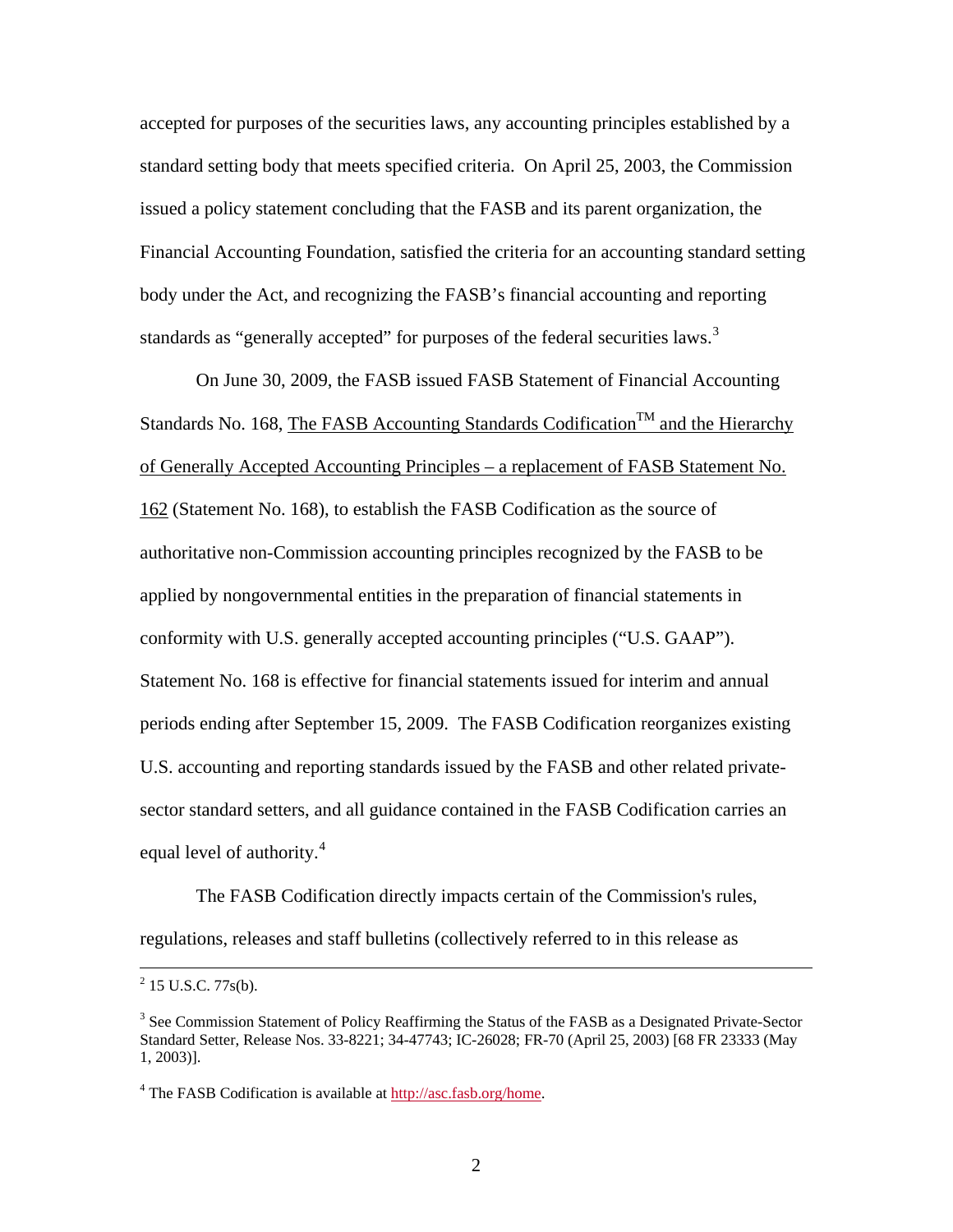"Commission's rules and staff guidance"), which refer to specific FASB standards or other private sector standard-setter literature under U.S. GAAP, because such references are now superseded by the FASB Codification. The Commission is therefore issuing interpretive guidance to avoid confusion on the part of issuers, auditors, investors, and other users of financial statements and Commission rules and staff guidance.

#### **II. Discussion**

Many parts of the Commission's rules and staff guidance include direct references to specific standards under U.S. GAAP. For example, Regulation S-X, which, together with the Commission's Financial Reporting Releases, sets forth the form and content of and requirements for financial statements required to be filed with the Commission, $5$ includes specific references to specific standards under U.S. GAAP.<sup>[6](#page-2-1)</sup> In addition, some parts of the Commission's rules and staff guidance outside of the financial statement context include specific references to specific standards under U.S. GAAP, such as in Item 402 of Regulation S-K regarding disclosure of executive compensation.<sup>[7](#page-2-2)</sup>

Given the possible confusion between the Commission's rules and staff guidance, on the one hand, and the FASB Codification, on the other hand, the Commission believes it is necessary to publish the guidance in this release. Concurrent with the effective date of the FASB Codification, references in the Commission's rules and staff guidance to specific standards under U.S. GAAP should be understood to mean the corresponding reference in the FASB Codification. We note that the FASB Codification includes a

<span id="page-2-0"></span> 5 17 CFR 210.1-01.

<span id="page-2-1"></span><sup>&</sup>lt;sup>6</sup> See, e.g., Rule 1-02(u) of Regulation S-X [17 CFR 210.1-02(u)], which defines the term "related parties" by reference to FASB Statement of Financial Accounting Standards No. 57, Related Party Disclosures.

<span id="page-2-2"></span><sup>7</sup> 17 CFR 229.402.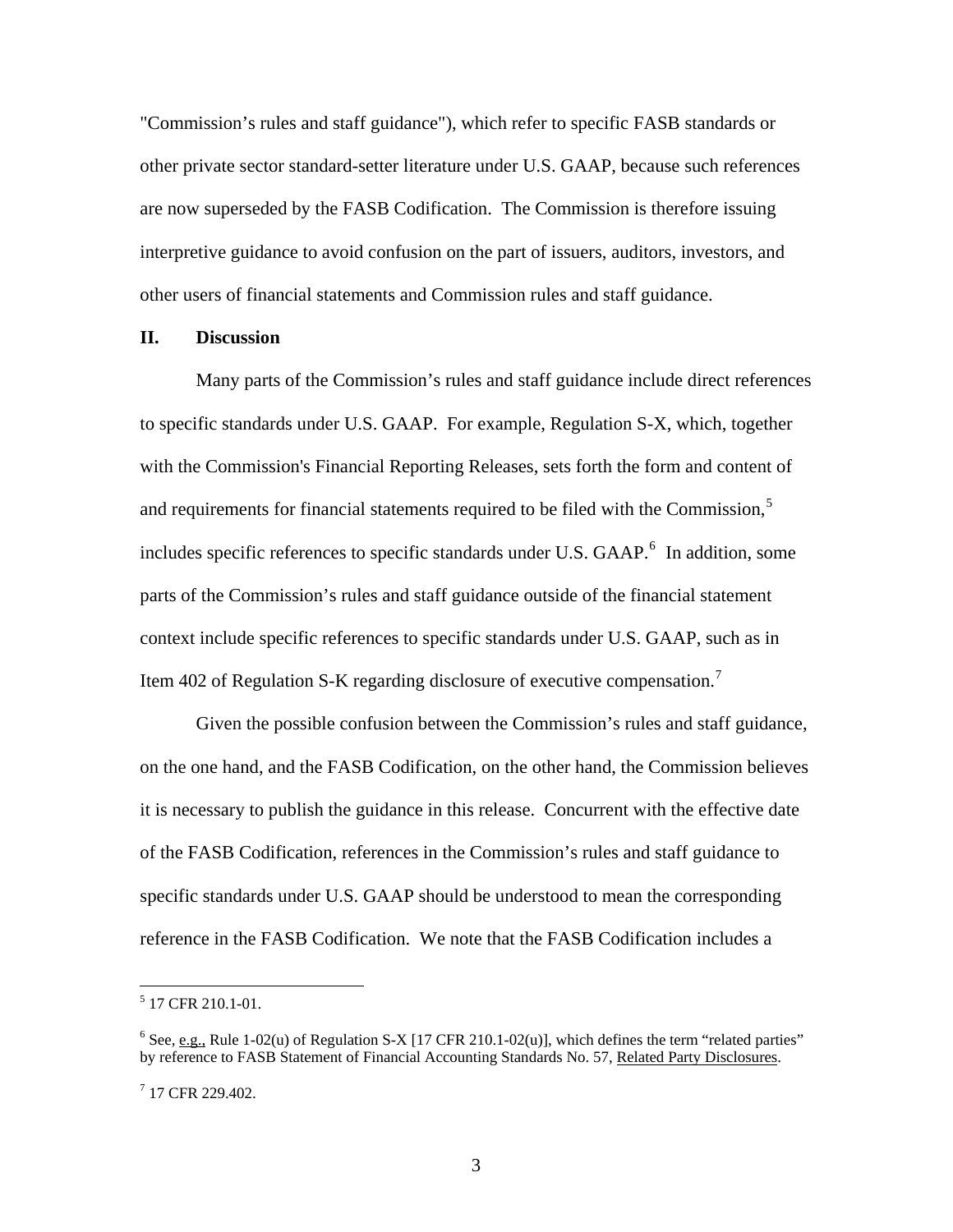cross-reference finding tool that can assist users in identifying where previous accounting literature resides in the FASB Codification. The Commission and its staff also intend to embark on a longer term rulemaking and updating initiative to revise comprehensively specific references to specific standards under U.S. GAAP in the Commission's rules and staff guidance.

It should be noted that although the FASB has stated that the FASB Codification supersedes existing references in U.S. GAAP, the FASB Codification does not supersede Commission rules or regulations. We understand that the FASB Codification, as a service to users, includes references to some Commission rules and staff guidance. However, the FASB Codification is not the authoritative source for such content, nor does its inclusion in the FASB Codification affect how such content may be updated in the future.

#### **III. Codification Update**

The "Codification of Financial Reporting Policies" announced in Financial Reporting Release No. 1 (April 15, 1982) [47 FR 21028] is updated by adding at the end of Section 101, under the Financial Reporting Number (FR-80A) assigned to this interpretive release, the text in Sections I and II of this release.

The Codification is a separate publication of the Commission. It will not be published in the Federal Register/Code of Federal Regulations.

#### **List of Subjects**

17 CFR Part 211

Reporting and recordkeeping requirements, Securities.

17 CFR Parts 231 and 241